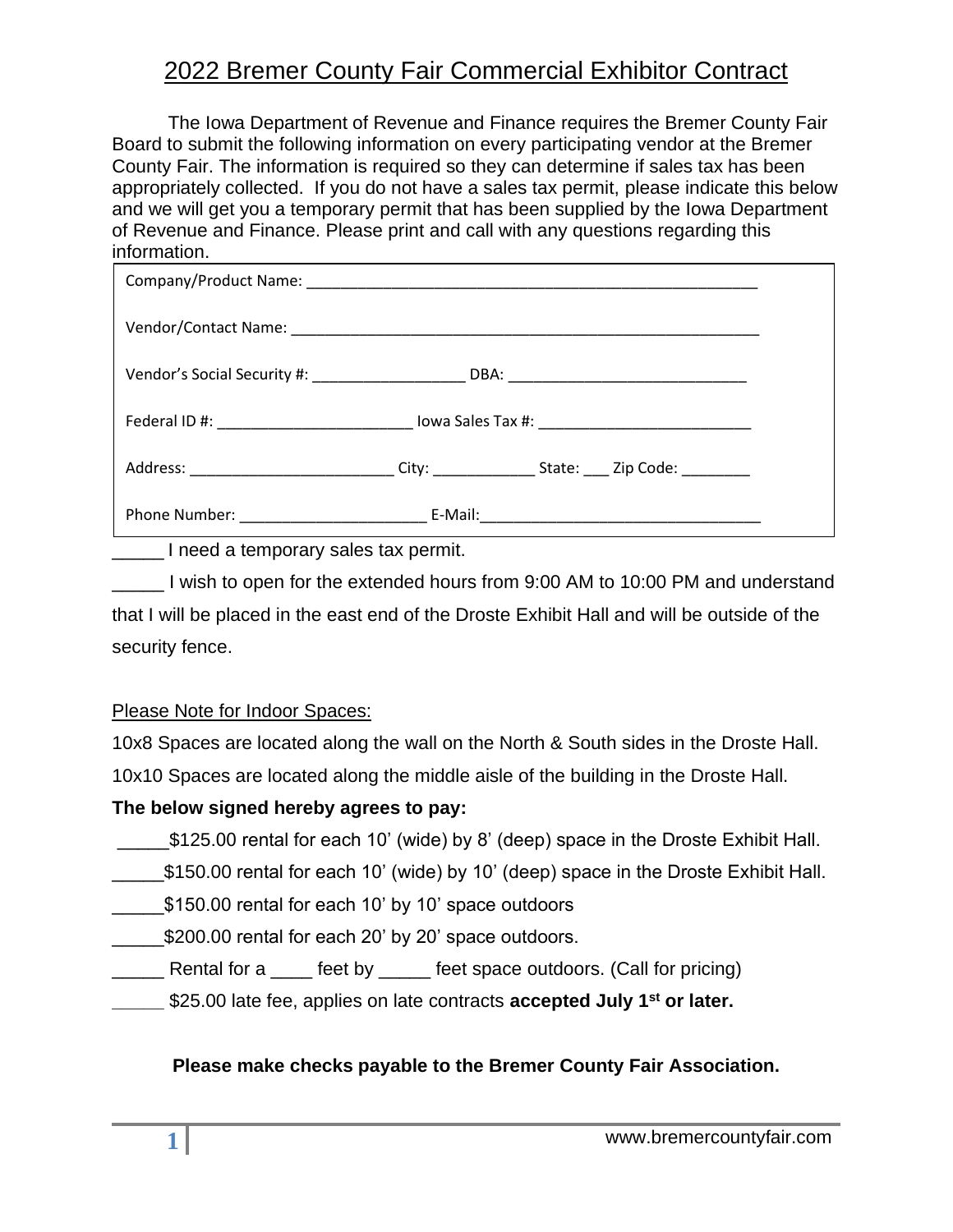## **The Bremer County Fair Association reserves the right:**

- To accept or deny any Commercial Exhibit Contract for any reason.
- To terminate the Commercial Exhibit Contract with any vendor who misrepresents their products and/or services or any vendor that is deemed detrimental to the Fair.
- Pursue legal action against any vendor whose payment cannot be negotiated with the costs of this litigation to be paid by the commercial exhibitor.
- To void the Commercial Exhibitor Contract without refund for any exhibitor that violates any of the rules or requirements set forth in this contract.

**SECURITY:** The Bremer County Fair and its directors are NOT responsible for any thefts, vandalism, damage or loss of items to any vendor booths/exhibits at the Bremer County Fair. A security fence is placed across the room during non-business hours to prevent fair goers from accessing booths when it's not appropriate and the building is locked overnight. The security fence and the Bremer County Sherriff Deputies on site are provided to help deter any potential theft, vandalism, damage and/or loss of booth/exhibit items. Each vendor is ultimately responsible for monitoring the safety of their items.

**NOTE:** There is no guarantee of any sales for any exhibitors, nor will any commercial exhibitor have exclusive rights to any product(s). Items such as silly string, stink bombs, smoke bombs, fireworks, sparklers, pop pop snappers, knives, lighters or any item that could be deemed inappropriate for kids is hereby prohibited from the Fair. Any exhibitor found to be selling any of these items will be asked to leave immediately for the remainder of fair and booth fee will not be refunded.

**To Sign up,** please completely fill out this Commercial Exhibitor Contract and return to Eric Ver Steegt by **July 1st** with full payment to reserve your commercial exhibit booth space. After July 1st, a \$25.00 late fee will apply and must be included with the contract to reserve an exhibit booth space.

**SET UP** may be anytime from 8am-3pm Sunday July 24<sup>th</sup>, or anytime from 8am-12pm on Monday July 25<sup>th</sup>. Vendors Must be Ready to Open at 12pm on Monday July 25<sup>th</sup>. Removal of all commercial exhibits from the exhibit halls may begin at 7pm on Saturday, July 30th and must be completed by 12:00 PM (noon) on Sunday, July 31<sup>st</sup>.

**HOURS,** Vendor Business Hours inside Droste Hall will be from *12pm - 8pm Monday July 25 th - Friday July 29th and 10am - 7pm on Saturday July 30th.* We try very hard to promote our vendors and push people inside in increase your foot traffic. The Bremer County Dairy Promoters are open inside the building from 9am-10pm daily to help draw people into the building! Outside vendors are allowed to be open any hours they prefer, but are required to be open during the regular hours as presented above.

**Open Fine Arts Exhibit!** Due to a scheduling conflict in the 4-H Building and an attempt to increase foot traffic and business, The Open Fine Arts Exhibits will be joining us in the Droste Building this year located in the back of the building. This should bring many fair goers into the building and right by your booth to see these great exhibits and your products and goods!